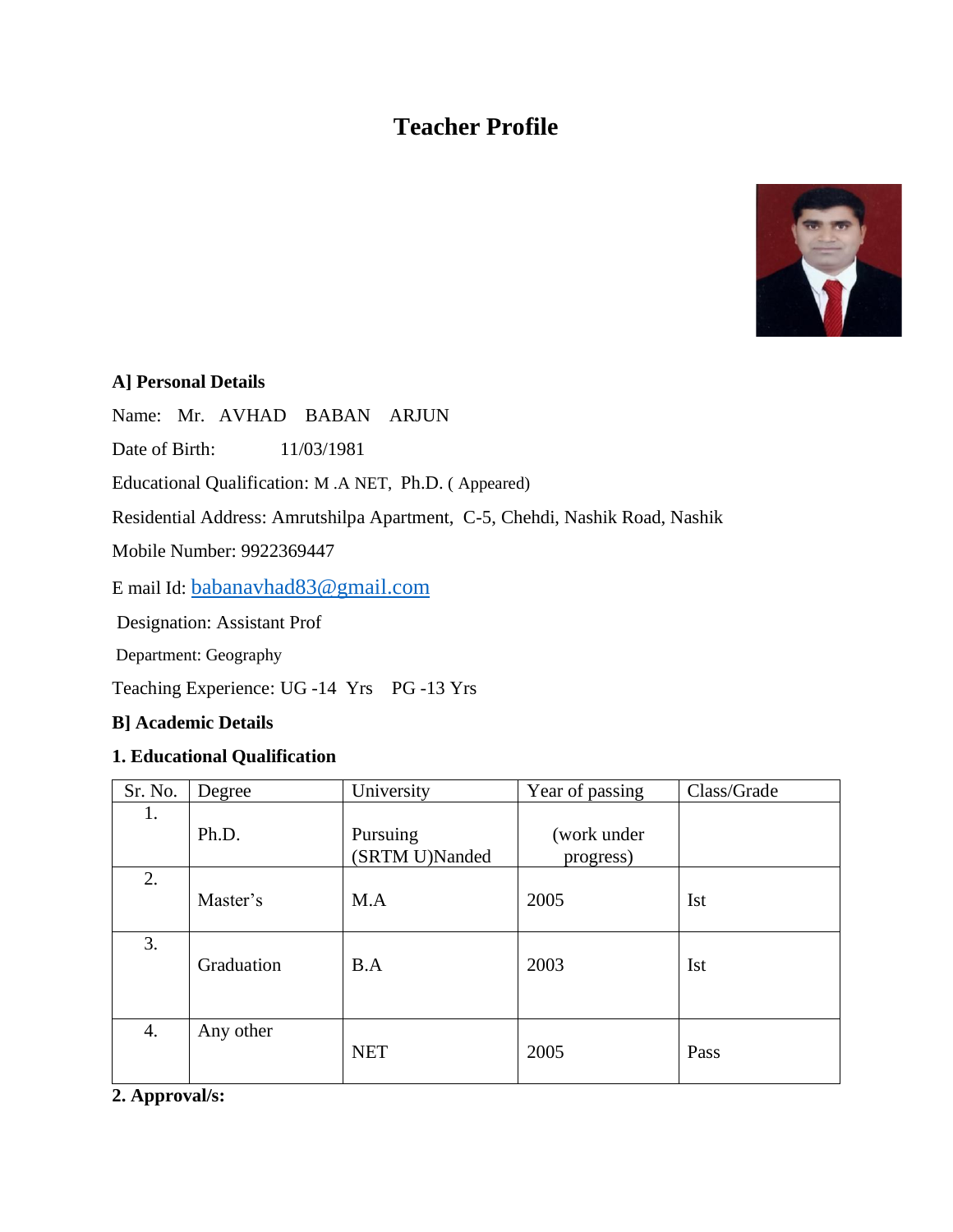| Sr. No. | Ref. No.                       | Type(A.Y./Permannent) | University  |
|---------|--------------------------------|-----------------------|-------------|
| . .     |                                |                       |             |
|         |                                | Permanent             |             |
|         | $\frac{Cco/app/71}{7/11/2006}$ |                       | <b>SPPU</b> |
|         |                                |                       |             |

# **3. Orientation/Refresher courses completed**

| Sr. No.          | Course                                                                                 | <b>Duration</b>                         | <b>University /Academic Staff College</b>                                                         |
|------------------|----------------------------------------------------------------------------------------|-----------------------------------------|---------------------------------------------------------------------------------------------------|
| 1.               | <b>Orientation</b>                                                                     | <b>18 NON TO 15</b><br><b>DEC 2010</b>  | <b>HRDC CALICUT KERLA</b>                                                                         |
| 2.               | <b>Refresher</b>                                                                       | <b>5 SEPT TO 25</b><br><b>SEPT 2013</b> | PUNJAB UNIVERSITY CHANDIGARH                                                                      |
| 3.               | <b>Refresher</b>                                                                       | <b>22JUNE TO 12</b><br><b>JULY 2017</b> | <b>HRDC</b><br>PUNJABI UNIVERSITY PATIALA                                                         |
| $\overline{4}$ . | <b>FDP</b>                                                                             | 17/12/18 TO<br>23/12/18                 | V.N.NAIK COLLEGE NASHIK &<br><b>HRDC SPPU PUNE</b>                                                |
| 5                | 5 Days FDP on<br>'Mastering The Arts<br>of Handling Post<br><b>Covid Challenges,</b>   | 19/05/20 to<br>23/05/20                 | <b>MGR EDUCATIONAL &amp; RESEARCH</b><br><b>INSTITUTE CHENNAI</b>                                 |
| 6                | 4 Weeks MOOC<br>on<br>Co-operative<br>Pedagogy                                         | 25/5/20 to<br>22/6/20                   | <b>GHC KHALSA COLLEGE OF</b><br><b>EDUCATION &amp; DR.B.R AMBEDKAR</b><br><b>UNIVERSITY DELHI</b> |
| $\overline{7}$   | FDP on<br><b>RESEARCH</b><br><b>PUBLICATION IN</b><br><b>SOCIAL</b><br><b>SCIENCES</b> | 27,28,29<br><b>MAY2020</b>              | NIRMALA COLLEGE OF WOMENS-<br><b>COIMBATORE(TN)</b>                                               |
| 8                | 7 DAYS FDP on<br>Post Covid-19<br><b>Challenges&amp;</b>                               | 6/6/20 to 12/6/20                       | <b>SIIMS BUSINESS SCHOOL</b>                                                                      |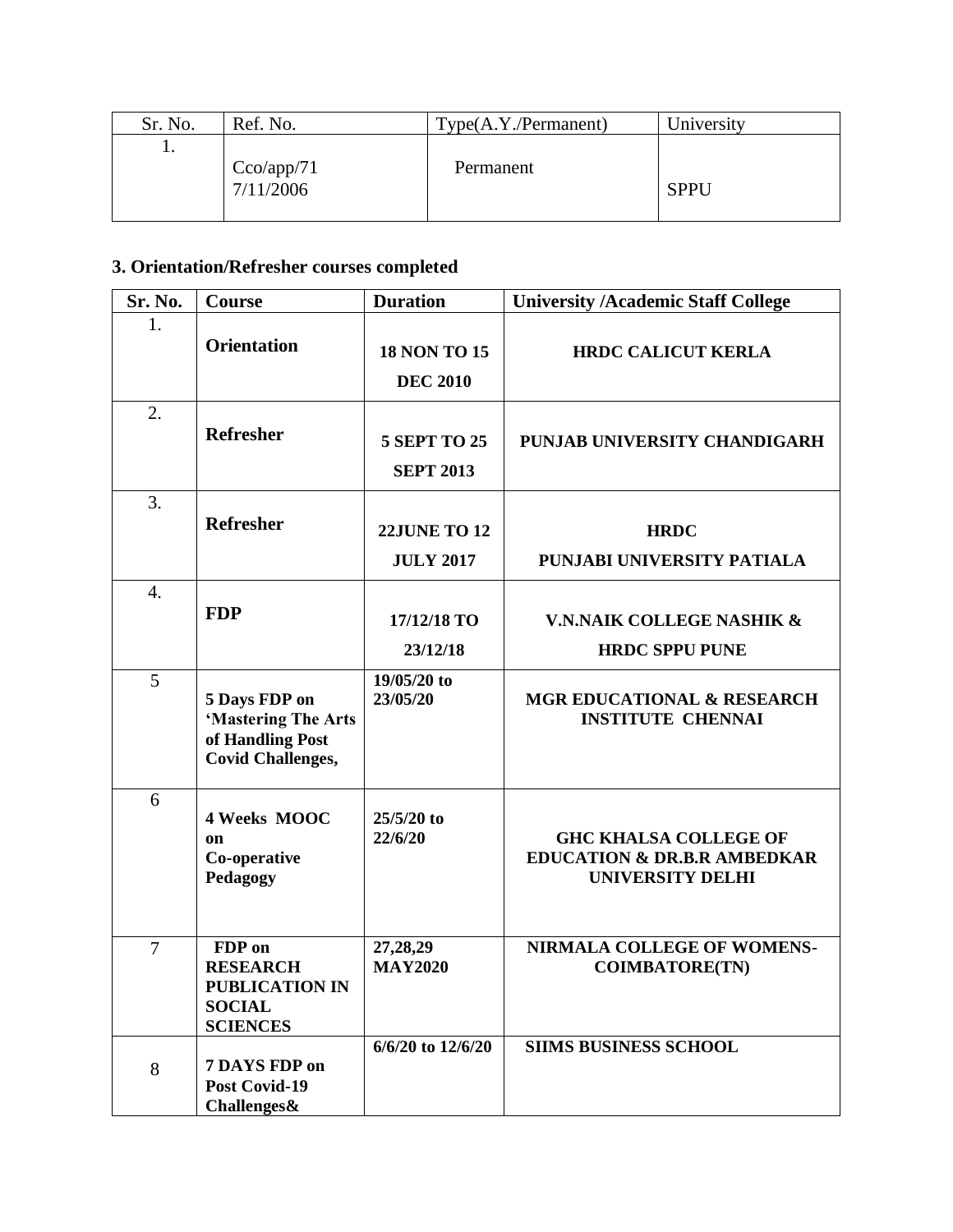| <b>Opportunities a</b><br><b>Global Perspective</b> | <b>COIMBATORE University (TN)</b> |
|-----------------------------------------------------|-----------------------------------|
|                                                     |                                   |

## **4. Curricular and Extra-curricula activities**

| Sr.            | <b>Committee</b>        | Chairman/Member |
|----------------|-------------------------|-----------------|
| No.            |                         |                 |
|                | Competitive examination | Chairman        |
| $\overline{2}$ | Examination             | Member          |
| 3              | Cultural                | Member          |
| $\overline{4}$ | Admission               | Member          |
| 5              | Debating Competition    | Member          |
| 6              | Naac                    | Member          |
| 7              | Discipline              | Member          |

### **C] Research Details**

## **a)Conferences/Seminars/Workshops Attended:**

#### **Conferences**

| Sr. | Organized by                          | sponsored by     | Duration        |
|-----|---------------------------------------|------------------|-----------------|
| No. |                                       |                  |                 |
|     | International conferences on EMERGING |                  |                 |
|     | TRENDS AND ISSUES IN RESEARCH         | <b>BCUD SPPU</b> | $17 \& 18$ FEB, |
|     | & DEVELOPMENT                         |                  |                 |
|     | M.S.G. College, Malegaon Camp         |                  | 2016            |
|     |                                       |                  |                 |

# **Seminars**

| Sr.            | Theme of the seminar    | Organized       | sponsored by  | Duration  |
|----------------|-------------------------|-----------------|---------------|-----------|
| No.            |                         | by              |               |           |
|                |                         |                 |               |           |
|                | GIS & Remote sensing    | Padmashri       | University    | 3Feb 2007 |
|                | (State Level Seminar)   | D.Y.patil       | <b>Grants</b> |           |
|                |                         | college Pimpri  | Commission,   |           |
|                |                         |                 | New Delhi     |           |
| $\overline{2}$ | "Application of Remote" |                 |               |           |
|                | Sensing & GIS in        | M.S.G. College, | <b>BCUD</b>   |           |
|                | Geography"              | Malegaon Camp   | <b>SPPU</b>   |           |
|                | (State Level Seminar)   |                 |               |           |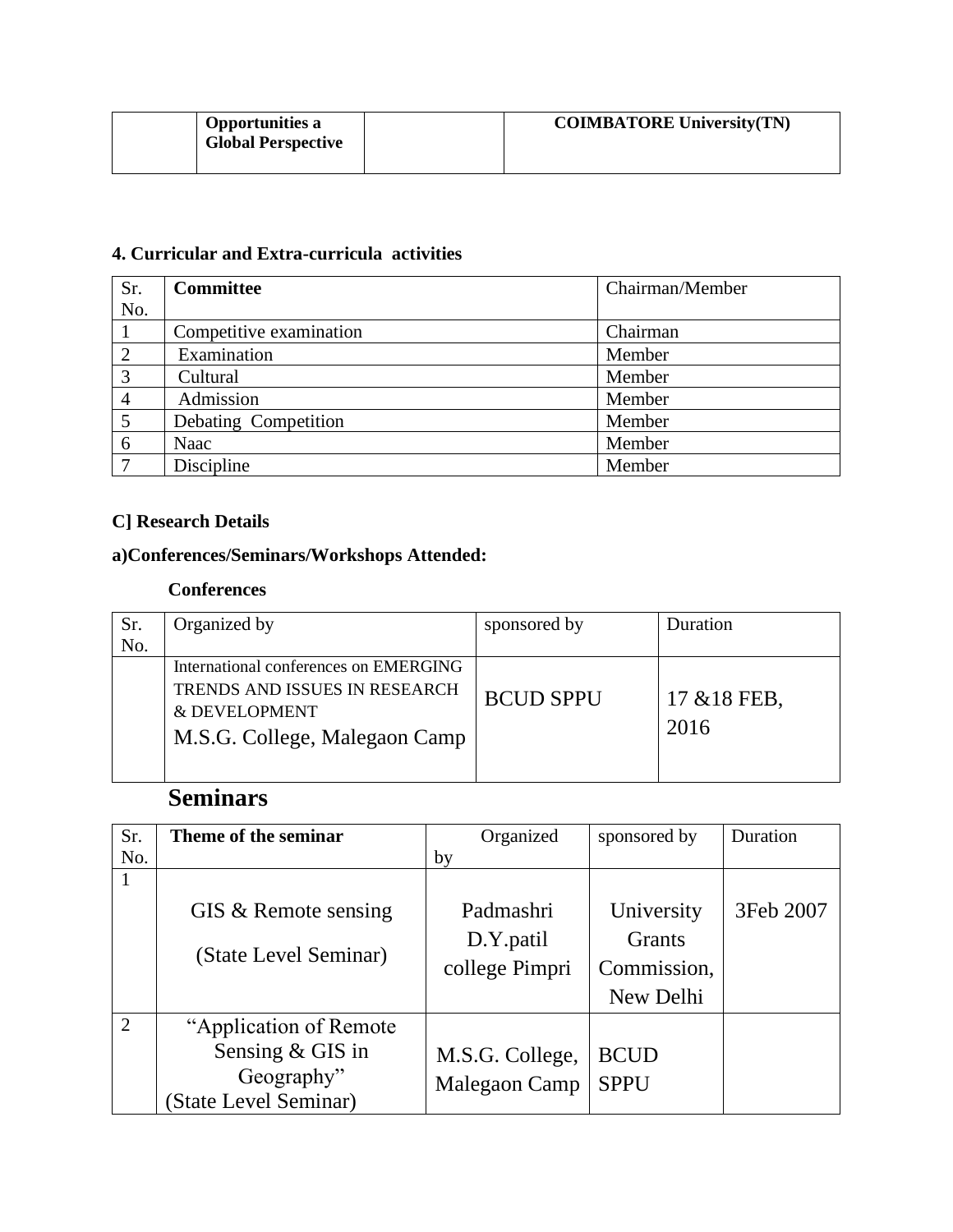|                |                               |                  | University of | $8^{th} - 9^{th}$               |
|----------------|-------------------------------|------------------|---------------|---------------------------------|
|                |                               |                  | Pune          | February,                       |
|                |                               |                  |               | 2007                            |
|                |                               |                  |               |                                 |
| 3              | "Global Warming: Causes       |                  |               |                                 |
|                | and Consequences"             | M.S.G. College,  | <b>BCUD</b>   | $15^{th} - 16^{th}$             |
|                | (State Level Seminar)         | Malegaon Camp    | <b>SPPU</b>   | September,                      |
|                |                               |                  | University of | 08                              |
|                |                               |                  | Pune          |                                 |
| $\overline{4}$ |                               |                  | University    |                                 |
|                | "Disaster Management"         | C.T.Bora         | Grants        | $4^{th} - 5^{th}$               |
|                | (State Level Seminar)         | College, Shirur, | Commission,   | December,                       |
|                |                               | Dist. Pune       | New Delhi     | 2009                            |
|                |                               |                  |               |                                 |
|                |                               | M.S.G. College,  | University    |                                 |
| 5              | "Recent Trends in             | Malegaon Camp    | Grants        | $5^{\text{th}} - 6^{\text{th}}$ |
|                | Geography"                    |                  | Commission,   | February,                       |
|                | (State Level Seminar)         |                  | New Delhi     | 2010                            |
|                |                               |                  |               |                                 |
|                |                               |                  |               |                                 |
|                |                               | Arts, Sci. &     | <b>BCUD</b>   | <b>9th</b>                      |
| 6              |                               | Comm. College,   | <b>SPPU</b>   | February                        |
|                | "Effects of Global"           | Harsul,<br>Tal.  | University of | 2012                            |
|                | Warming"                      | Trimbakeshwar,   | Pune          |                                 |
|                | (University Level)            | Dist. Nashik     |               |                                 |
|                |                               |                  |               |                                 |
|                |                               |                  |               |                                 |
|                |                               |                  |               |                                 |
|                |                               |                  |               |                                 |
| $\tau$         | "Environmental,               | Pushpatai        |               | 8,9 March                       |
|                | Cultural, Economical & Social | HirayMahila      | <b>BCUD</b>   | 2013                            |
|                | Sustainability"               | Mahavidyalaya    | <b>SPPU</b>   |                                 |
|                | (State Level Seminar)         | Malegaon Camp    |               |                                 |
|                |                               |                  | University of |                                 |
|                |                               |                  | Pune          |                                 |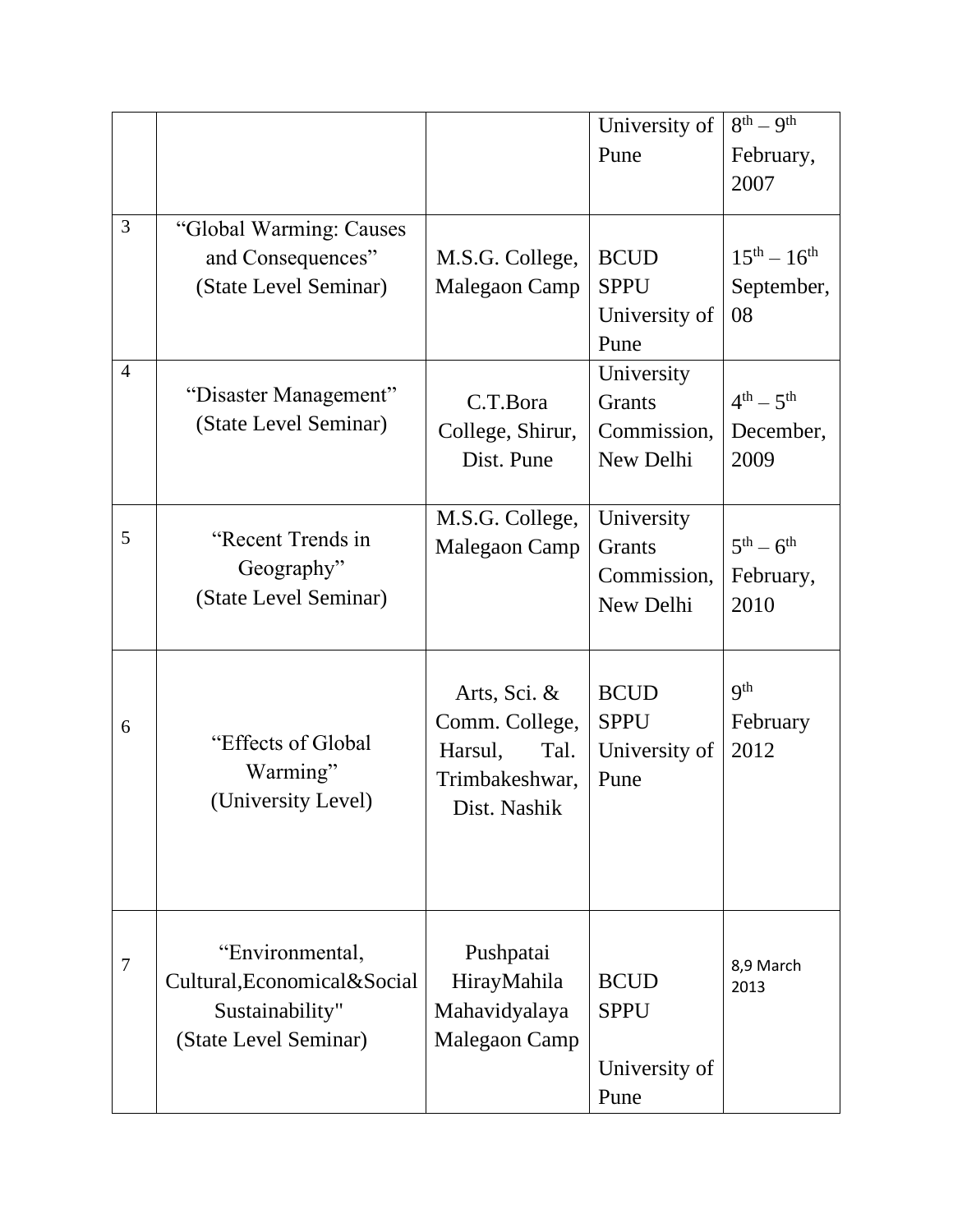| 8  | "The Climate Change $\&$ its<br>Impact on Environment"<br>(State Level Seminar) | MGV's<br>Arts College,<br>Saundane                                                            | <b>BCUD &amp;</b><br><b>SPPU</b><br>Pune | $28th\& 29th$<br>December<br>2015. |
|----|---------------------------------------------------------------------------------|-----------------------------------------------------------------------------------------------|------------------------------------------|------------------------------------|
|    | 'NAAC Awareness<br>Programme<br>(National level)                                | MMIT, Lohgaon<br><b>PUNE</b>                                                                  |                                          | 8 to 14<br><b>May 2020</b>         |
| 9  | Webinar on" Digital<br>Learning,<br>(National level)                            | Chennai<br>Istitute of<br>Technology                                                          |                                          | 9&16<br><b>MAY 2020</b>            |
| 10 | One DAY Webinar on Roll<br>of IQAC & NAAC<br>(National level)                   | SI Patil Arts, GB<br>Patel Sci &<br><b>STKVS</b><br>Commerce<br>college, Sahada,<br>Nandurbar |                                          | 22/5/20                            |
| 11 | Webinar on "Personal<br>Effectiveness,<br>(National level)                      | <b>SIIMS BUSINESS</b><br><b>SCHOOL</b><br><b>COIMBATORE</b><br>University (TN)                |                                          | 14/05/20                           |
| 12 | Webinar on COVID-<br><b>PANDAMIC</b><br>(National level)                        | <b>MVP</b><br><b>ASC College</b><br>Trimbakeshwar                                             |                                          | 25/5/2020                          |
| 13 | Webinar on Industry<br>(National level)                                         | Chennai<br>Istitute of<br>Technology                                                          |                                          | 24/4/2020                          |
| 14 | <b>Webinar on Biomedical</b><br>Teaching & Reasearch<br>(National level)        | Chennai<br>Istitute of<br>Technology                                                          |                                          | 25/5/2020                          |
| 15 | Webinar on Economic<br>Impact on Agriculture,,<br>(National level)              | Mahatma<br>Gandhi Agri<br><b>University Uttar</b><br>Pradesh                                  |                                          | 27,28<br><b>MAY2020</b>            |
| 16 | 'Robotic Process<br><b>Automation in Finance</b><br>Domain'<br>(National level) | College of<br><b>Business</b><br>Studies &<br>Computer<br>Aplication                          |                                          | 8/06/2020                          |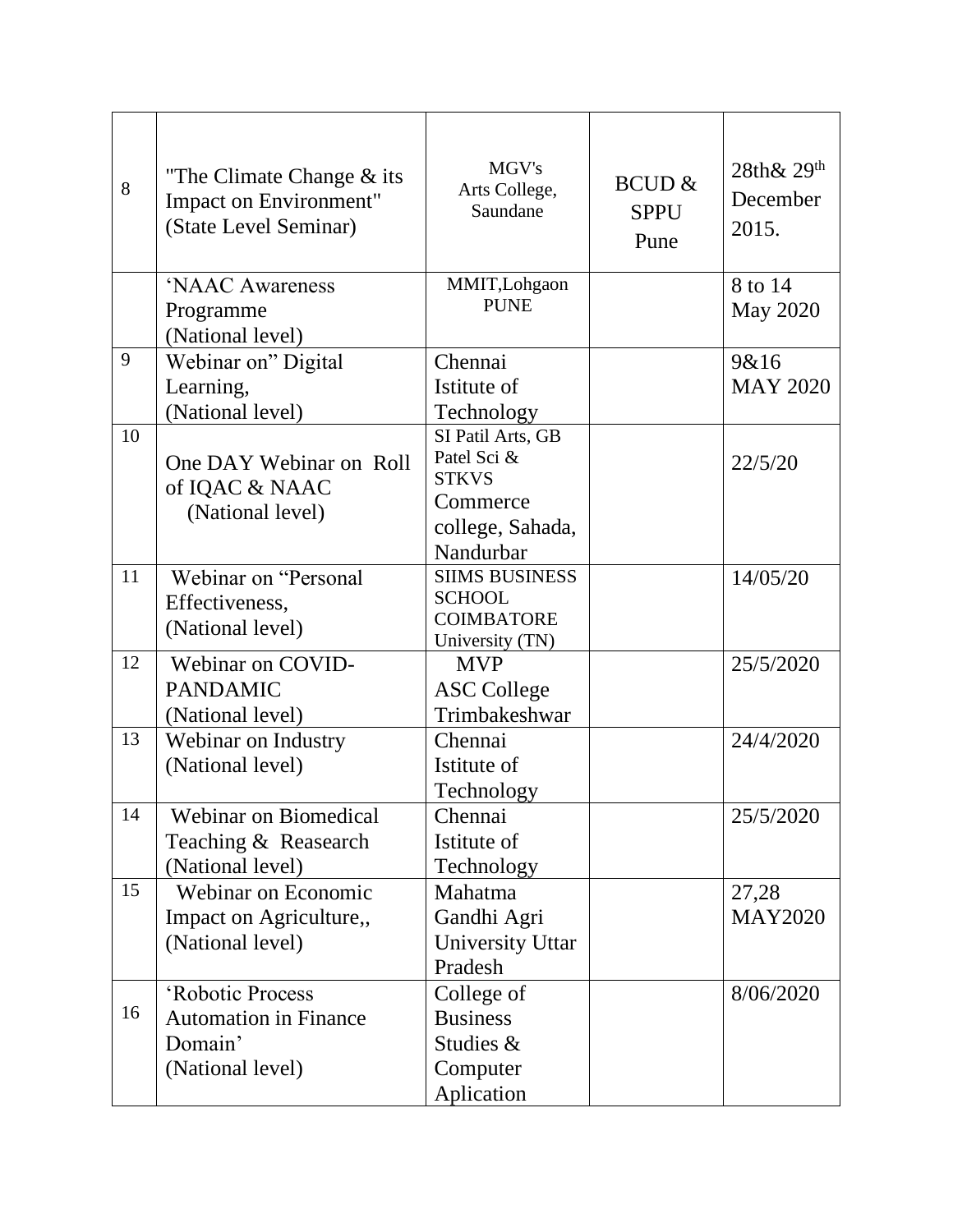|    |                                                                                                                            | Chinchwad-<br><b>PUNE</b>                                     |                            |
|----|----------------------------------------------------------------------------------------------------------------------------|---------------------------------------------------------------|----------------------------|
| 17 | Change in Higher<br>Education& Role of<br><b>NAAC:Post Covid 19</b><br>(National level)                                    | Punyashlok<br>Ahilyadevi<br>Holkar,<br>University<br>Solapur  | 10/06/2020                 |
|    | Webinar on Yoga for Life<br>(National level)                                                                               | Chennai<br>Istitute of<br>Technology                          | 21/06/2020                 |
| 18 | Quality Initiatives In Revised<br><b>Accreditation Framework of</b><br>NAAC & E-content<br>Development<br>(National level) | MGV, ASC<br>College<br>Manmad                                 | 7 to 11<br><b>July2020</b> |
| 19 | Awareness on Population<br>Education<br>(National level)                                                                   | Dept of Lifelong<br>Learning $&$<br>Extention,<br><b>SPPU</b> | 11/07/2020                 |
| 20 | Digital Learning & E-content<br>Development<br>(National level)                                                            | MGV, S<br><b>KBH</b> College<br>Nimgaon                       | 16&17<br>july2020          |
| 21 | "Digital Platforms For Teaching<br>And Learning in Social<br>Sciences"<br>(National level)                                 | <b>SBS</b> College<br>Karad                                   | 24/07/2020                 |
| 22 | Awareness of Physical Fitness &<br><b>Sports</b><br>(State level)                                                          | MGV, M.S.G.college<br>Malegaon Camp<br>,Dist Nashik           | Aug 2020                   |
| 23 | Impact of COVID-19 on Indian<br>Agriculture& Economy<br>(National level)                                                   | MGV,S L.V.H<br>college Panchavati<br>Nashik                   | 6 Aug<br>2020              |
| 24 | Krantisurya Birsa Munda Social<br>life & His work                                                                          | Ranchi University                                             | 9 Aug<br>2020              |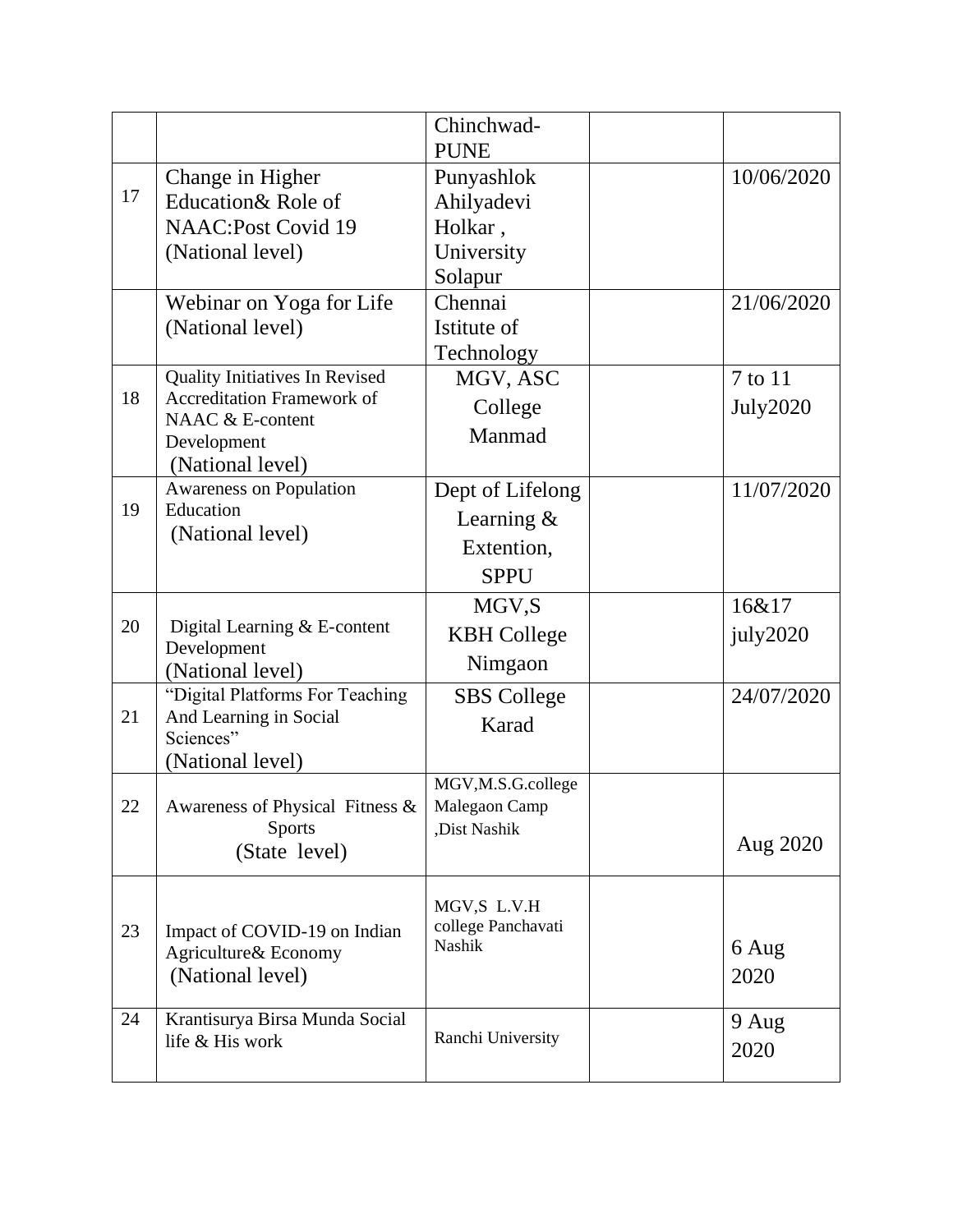| $\cap \subset$<br>رے | E-Teaching Need of The Time | MGVS, Arts &<br>Commerce College<br>Yeola |  | $12 \text{ Aug}$<br>2020 |
|----------------------|-----------------------------|-------------------------------------------|--|--------------------------|
|----------------------|-----------------------------|-------------------------------------------|--|--------------------------|

## **Workshops**

| Sr.<br>No.     | Organized by                                                                                                             | sponsored by                                                                                             | Duration         |
|----------------|--------------------------------------------------------------------------------------------------------------------------|----------------------------------------------------------------------------------------------------------|------------------|
| $\mathbf{1}$   | Revision of FYBA/BSc &<br>MA/MSc Geography Syllabus"<br>(University Level Workshop)<br>M.S.G. College, Malegaon<br>Camp  | <b>BCUD &amp; SPPU</b><br><b>PUNE</b>                                                                    | 15 APRIL, 2019   |
| $\overline{2}$ | Revision of SYBSc (CBCS)<br>Geography Syllabus"<br><b>KTHM College Nashik</b><br>(ONLINE)<br>(University Level Workshop) | <b>BOD &amp; SPPU</b><br><b>PUNE</b>                                                                     | 30 June 2020     |
| 3              | OBS studio & E-content Creation<br>(National Level online Workshop)                                                      | DR.M.G.R,<br><b>EDUCATIONAL</b><br><b>INSTITUTE &amp;</b><br><b>RESEARCH</b><br><b>INSTITUTE CHENNAI</b> | 10&11 July2020   |
| $\overline{4}$ | Skill based courses in Geography<br>(ONLINE)<br>(University Level Workshop)                                              | <b>BOD &amp; SPPU</b><br><b>PUNE</b>                                                                     | $22$ July $2020$ |

# **b)Research Papers Presented/Published:**

**Papers presented**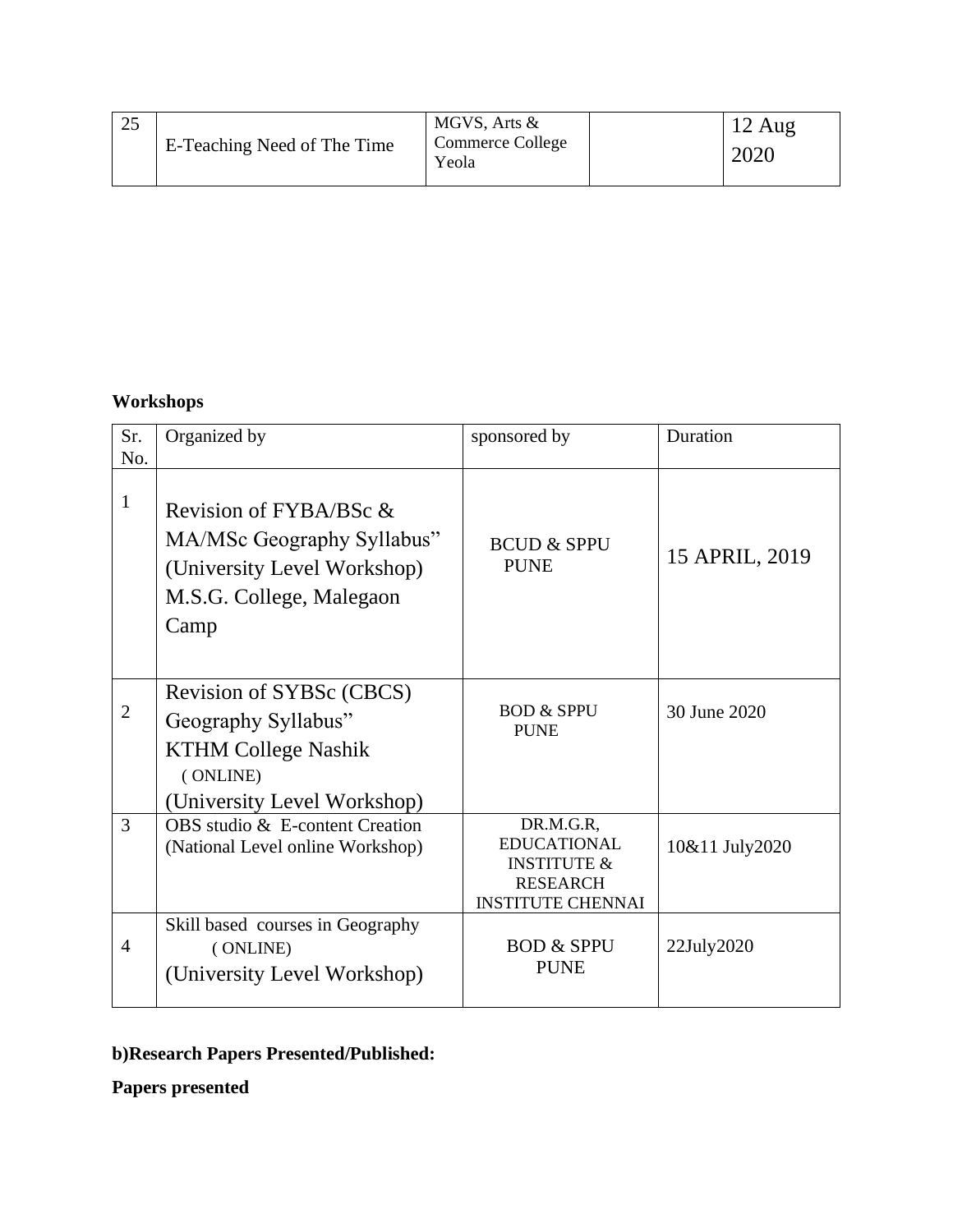| Sr. No.        | Title of the Paper                                                                                                                        | Theme of<br>Conference/Seminar                                                                    | Organizers                                                | Duration            |
|----------------|-------------------------------------------------------------------------------------------------------------------------------------------|---------------------------------------------------------------------------------------------------|-----------------------------------------------------------|---------------------|
| 1              | <b>ECOTOURISM</b><br>POTENTIAL OF<br><b>NANDUR</b><br><b>MADHMESHWAR</b><br><b>WILDLIFE</b><br><b>SANCTUARY-NASHIK</b><br><b>DISTRICT</b> | <b>RECENT TRENDS IN</b><br><b>GEOGRAPHY</b><br>(State level)                                      | MSG ASC<br>College,<br>Malegaon                           | 5,6 FEB 2010        |
| $\overline{2}$ | <b>WATERSHED</b><br><b>MANAGEMENT IN</b><br><b>DHORA RIVER BASIN</b>                                                                      | <b>CLIMATE CHANE AND</b><br><b>SUSTAINABLE</b><br><b>AGRICULTURE IN INDIA</b><br>(National Level) | Sandip<br>Foundation<br>ASC college<br>Zodge              | 28,29 JAN 2014      |
| 3              | Rainwater<br>Harvesting in<br>Dhora Basin-<br>Ahmednagar<br>District                                                                      | Recent Advance in<br><b>Agriculture Planning</b><br>and Development<br>(State level)              | Arts,<br>Commerce<br>& Science<br>College<br>Satana       | $21&22$ Jan<br>2016 |
| $\overline{4}$ | 'Dhora River Basin<br>Management-A<br>Geographical<br>Analysis                                                                            | "Current Scenario on<br>Indian Economy"                                                           | MGVS, ASC<br>College Surgana<br>& BOD SPPU<br><b>PUNE</b> | 23& 24 Jan<br>2020  |

## **Publications**

# **Research Papers**

| Sr. | Title of the paper                                                                                               | Name of the      | Name of the                                                                                                  | Volume-                                     | ISSN No.           | Impact |
|-----|------------------------------------------------------------------------------------------------------------------|------------------|--------------------------------------------------------------------------------------------------------------|---------------------------------------------|--------------------|--------|
| No. |                                                                                                                  | Author/s         | Journal                                                                                                      | Year                                        |                    | Factor |
| 1   | "Landuse and Land<br>cover study of<br>Mahabaleshwar<br>Taluka-A study<br>based on Remote<br>sensing Techniques" | <b>B.A.AVHAD</b> | Scholars World<br>(International)<br>Refereed<br>Multidisciplinary<br>Journal of<br>Contemporary<br>Research | Volume-I<br>Nov-2013                        | ISSN:2319-<br>5789 | 3.552  |
| 2   | "Potential of wind"<br>Energy in Surgana<br>Tahsil"                                                              | <b>B.A.AVHAD</b> | Scholars World<br>(International)<br>Refereed<br>Multidisciplinary<br>Journal of<br>Contemporary<br>Research | Volume-III,<br>Special<br>issue-Feb<br>2015 | ISSN-2320-<br>3145 | 3.552  |
| 3   |                                                                                                                  | <b>B.A.AVHAD</b> | Scholars World<br>(International)                                                                            |                                             |                    | 3.552  |